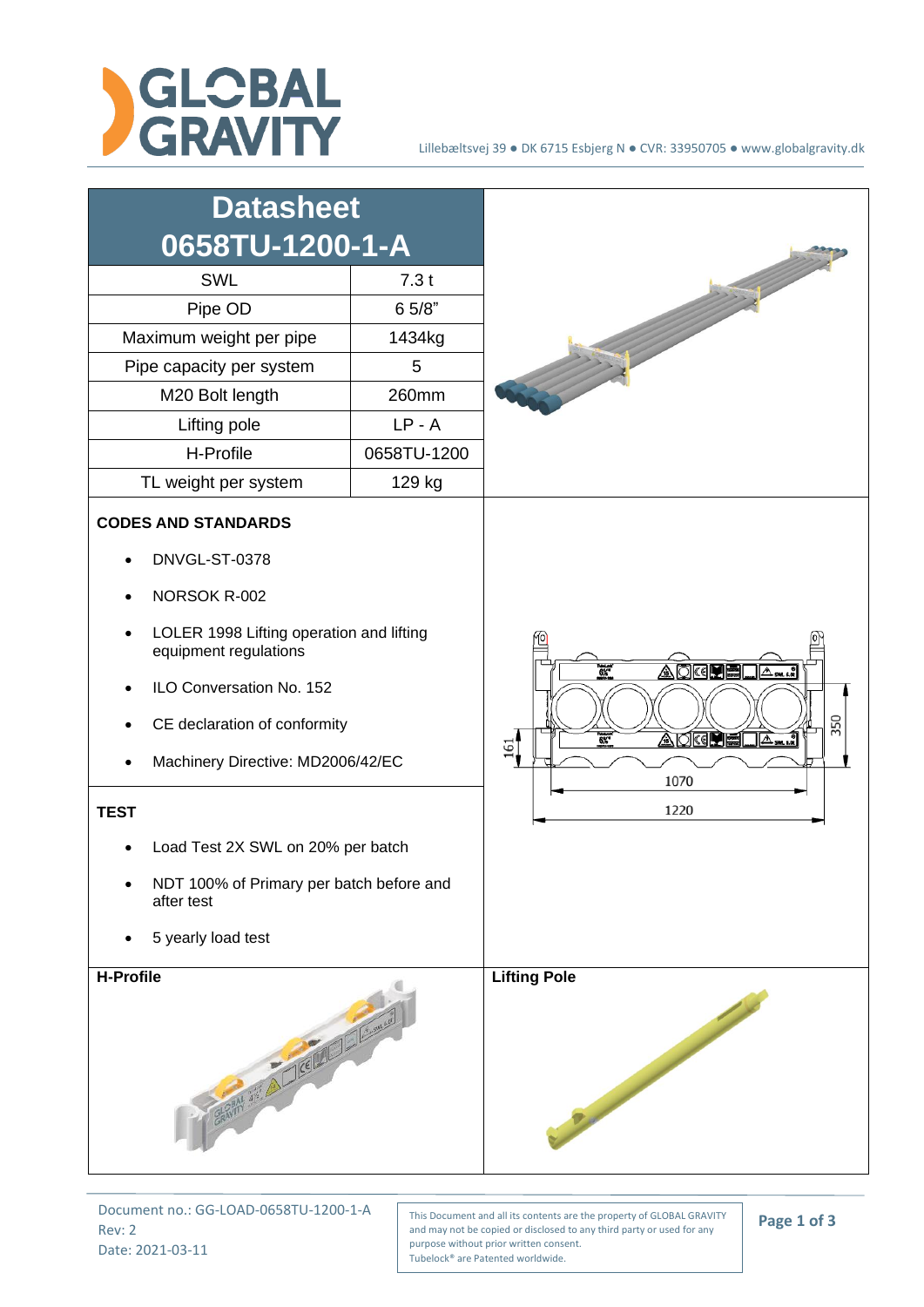

## Lillebæltsvej 39 ● DK 6715 Esbjerg N ● CVR: 33950705 ● www.globalgravity.dk



Document no.: GG-LOAD-0658TU-1200-1-A Rev: 2 Date: 2021-03-11

This Document and all its contents are the property of GLOBAL GRAVITY and may not be copied or disclosed to any third party or used for any purpose without prior written consent. Tubelock® are Patented worldwide.

**Page 2 of 3**